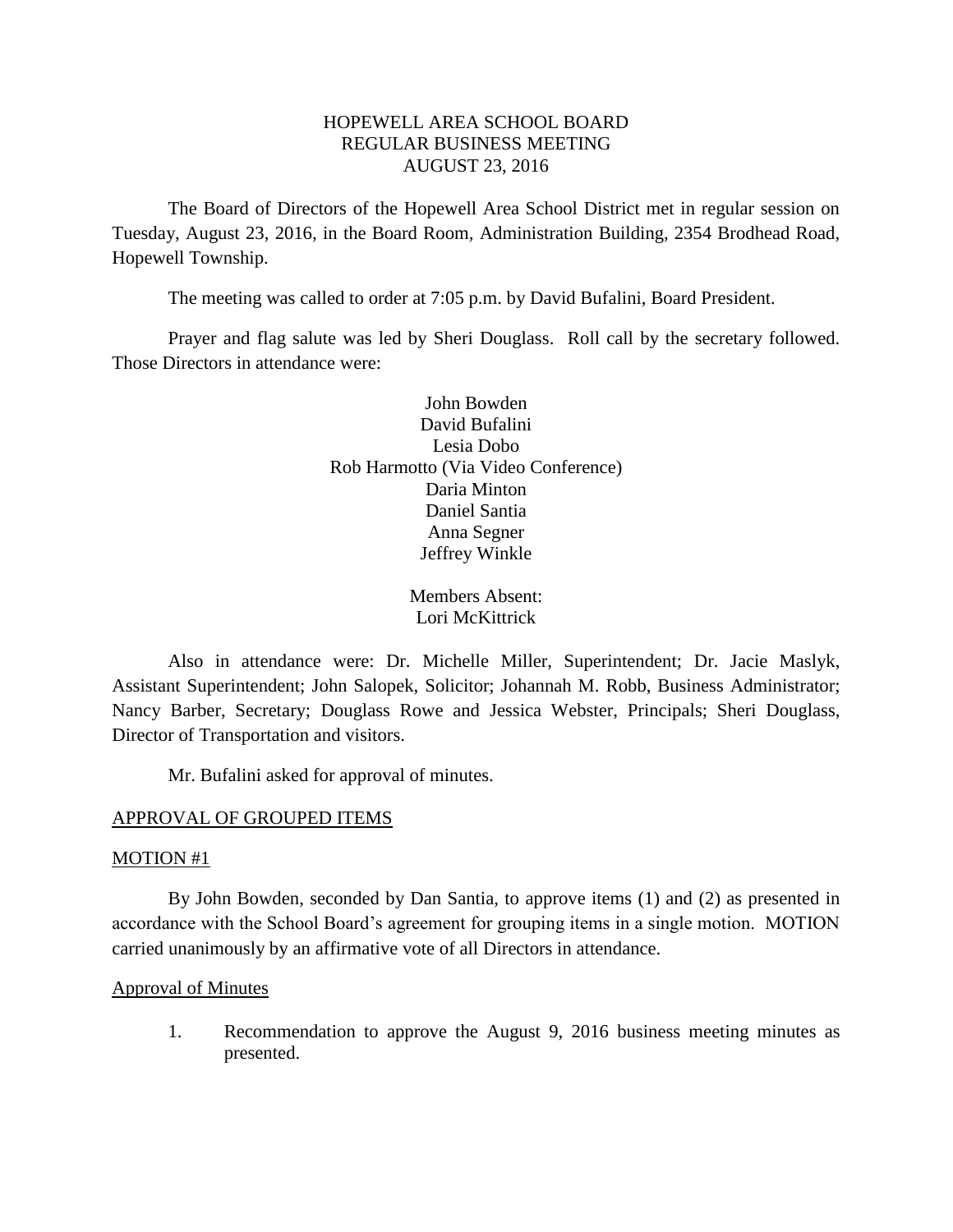2. Recommendation to approve the July 26, 2016 work meeting minutes as presented.

# APPROVAL OF GROUPED ITEMS

## MOTION #2

By Lesia Dobo, seconded by Anna Segner, to approve items (1) through (3) as presented in accordance with School Board's agreement for grouping items in a single motion. MOTION carried unanimously by an affirmative vote of all Directors in attendance.

# Tax Collectors' Report

1. Recommendation to accept report for taxes collected for the month of July 2016, as presented, and make said report a part of these minutes.

# Treasurer's Report

2. Recommendation to accept report of the Treasurer for the month of July 2016, as presented, and make said report a part of these minutes.

## Financial Statements

3. Recommendation to accept Financial Statements for the month of July 2016, as presented, and make said statements a part of these minutes.

## VISITOR'S COMMENTS

Henry Bufalini, a member of the San Rocco Festa Band, thanked the District for the use of the band room at the Senior High School for practice leading up to the San Rocco Festa.

Linda Helms of the B.F. Jones Memorial Library presented their September Calendar.

At this time Mr. Bufalini asked that Committee discussion and recommendations begin.

# **Education/Curriculum/Instruction by Lesia Dobo, Chair**

## MOTION #3

By Lesia Dobo, seconded by Dan Santia, to approve the 2016-2017 School Picnic at Kennywood on June 14, 2017. MOTION carried unanimously by an affirmative vote of all Directors in attendance.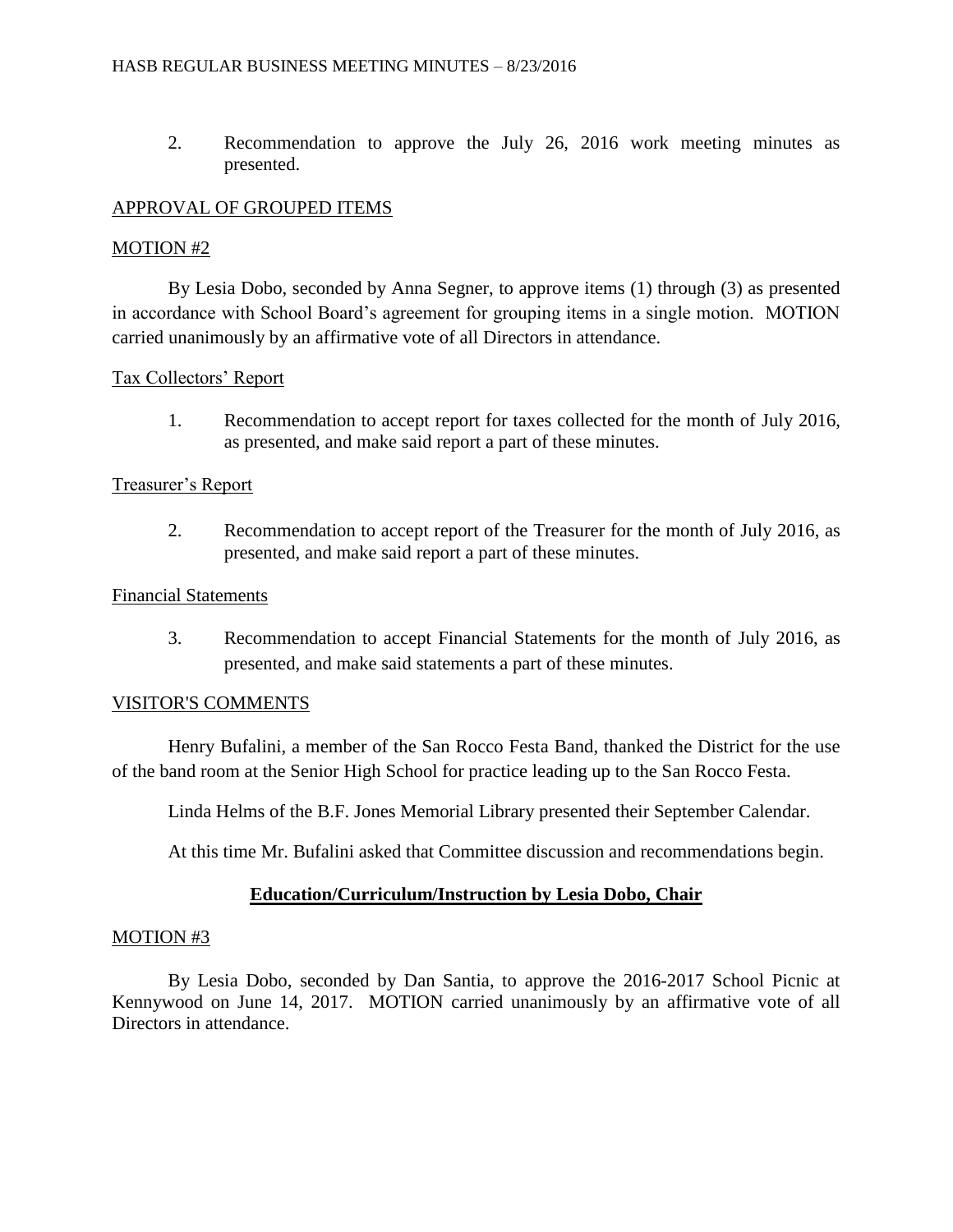# MOTION #4

By Lesia Dobo, seconded by Daria Minton, to approve the following appointments. MOTION carried unanimously by an affirmative vote of all Directors in attendance.

- a. Dr. Moka as District Physician \$10 per exam;
- b. Optometric Care as District Vision Examiner \$3.25 per exam; and
- c. Dr. Timothy Ungarean to provide dental exams \$5 per exam.

## MOTION #5

By Lesia Dobo, seconded by John Bowden, to approve the Agreement with Interactive Story Adventures, LLC to provide supplemental STEM curriculum and associated programs for kindergarten students beginning the 2016-2017 school year. MOTION carried unanimously by an affirmative vote of all Directors in attendance.

## APPROVAL OF GROUPED ITEMS

## MOTION #6

By Lesia Dobo, seconded by Dan Santia, to approve items 1 and 2, as presented in accordance with School Board's agreement for grouping items in a single motion. MOTION carried unanimously by an affirmative vote of all Directors in attendance.

- 1. List of Senior High Club & Activity Sponsors for the 2016-2017 School Year.
- 2. List of Junior High Club & Activity Sponsors for the 2016-2017 School Year.

## MOTION #7

By Lesia Dobo, seconded by Anna Segner, to approve the eighth grade field trip to the United States Holocaust Memorial Museum on Friday, October 28, 2016. MOTION carried unanimously by an affirmative vote of all Directors in attendance.

## MOTION #8

By Lesia Dobo, seconded by Daria Minton, to approve the Cyber Services Agreement with the Seneca Valley School District for a 4 year term beginning the 2016-2017 school year through the 2019-2020 school year at an initial cost for the first year of \$13,650.00. MOTION carried unanimously by an affirmative vote of all Directors in attendance.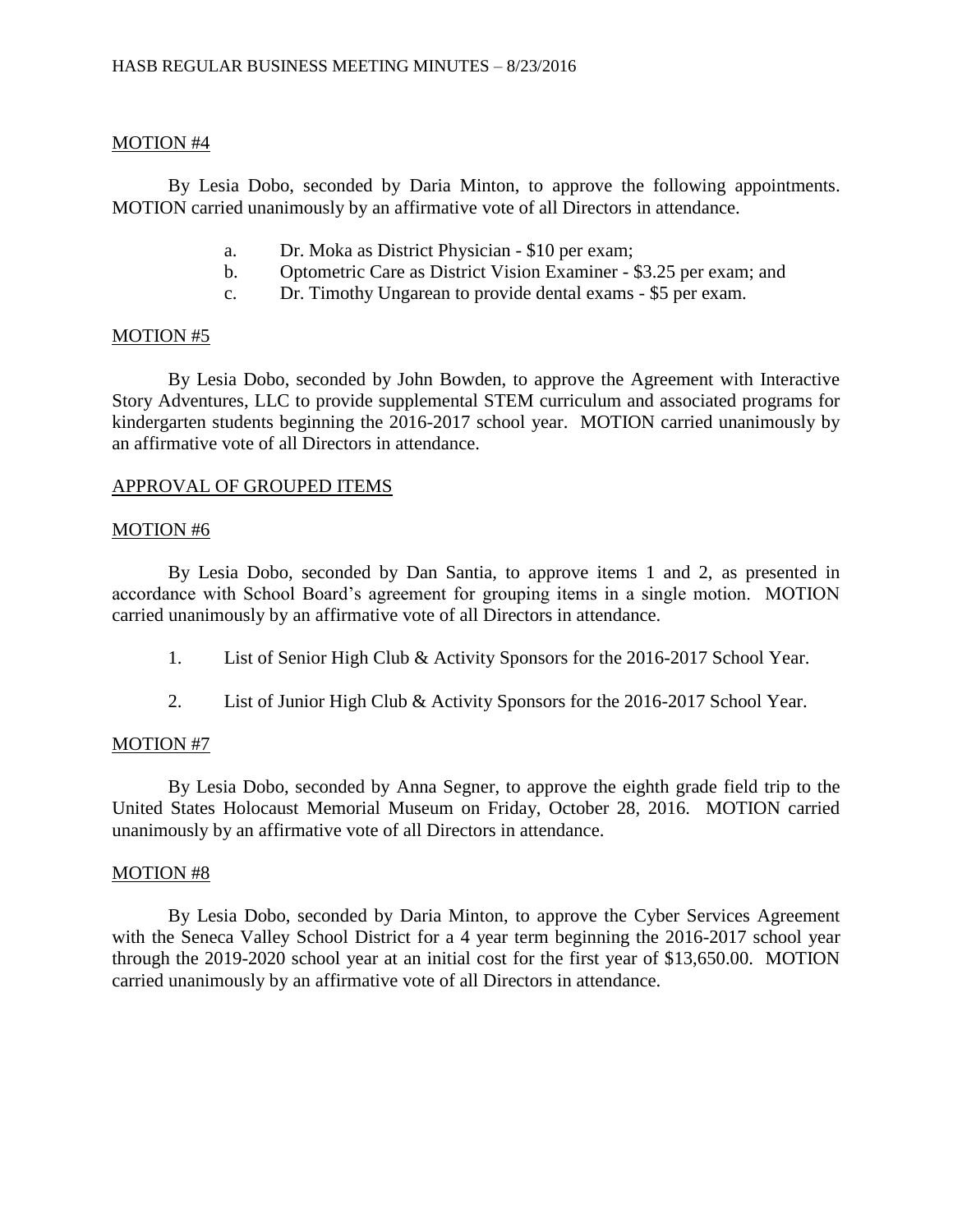## APPROVAL OF GROUPED ITEMS

### MOTION #9

By Lesia Dobo, seconded by John Bowden, to approve items 1 through 3, as presented in accordance with School Board's agreement for grouping items in a single motion. MOTION carried unanimously by an affirmative vote of all Directors in attendance.

- 1. Free school privileges for Shane Lewis to attend Hopewell High School for the 2016-2017 school year.
- 2. Free school privileges for Tyler Lewis to attend Hopewell Junior High School for the 2016-2017 school year.
- 3. Free school privileges for Talbot Allinder to attend Hopewell Junior High School for the 2016-2017 school year.

### MOTION #10

By Lesia Dobo, seconded by Anna Segner, to approve the contract between the District and the Western Pennsylvania School for Blind Children Outreach Program to provide vision and/or orientation and mobility services for the 2016-2017 school year. MOTION carried unanimously by an affirmative vote of all Directors in attendance.

#### MOTION #11

By Lesia Dobo, seconded by Dan Santia, to approve the 2016-2017 list of Department/Grade Chairpersons. MOTION carried unanimously by an affirmative vote of all Directors in attendance.

## **Athletics by Daria Minton, Chair**

#### MOTION #12

By Daria Minton, seconded by Lesia Dobo, to approve the request from Hopewell Vikings Football Boosters, for Kenny Ross Toyota-Scion to display two new automobiles within Tony Dorsett Stadium during home football games during the 2016 football season, subject to proof of insurance from Kenny Ross Toyota-Scion prior to the placement of a vehicle on school property. MOTION carried unanimously by an affirmative vote of all Directors in attendance.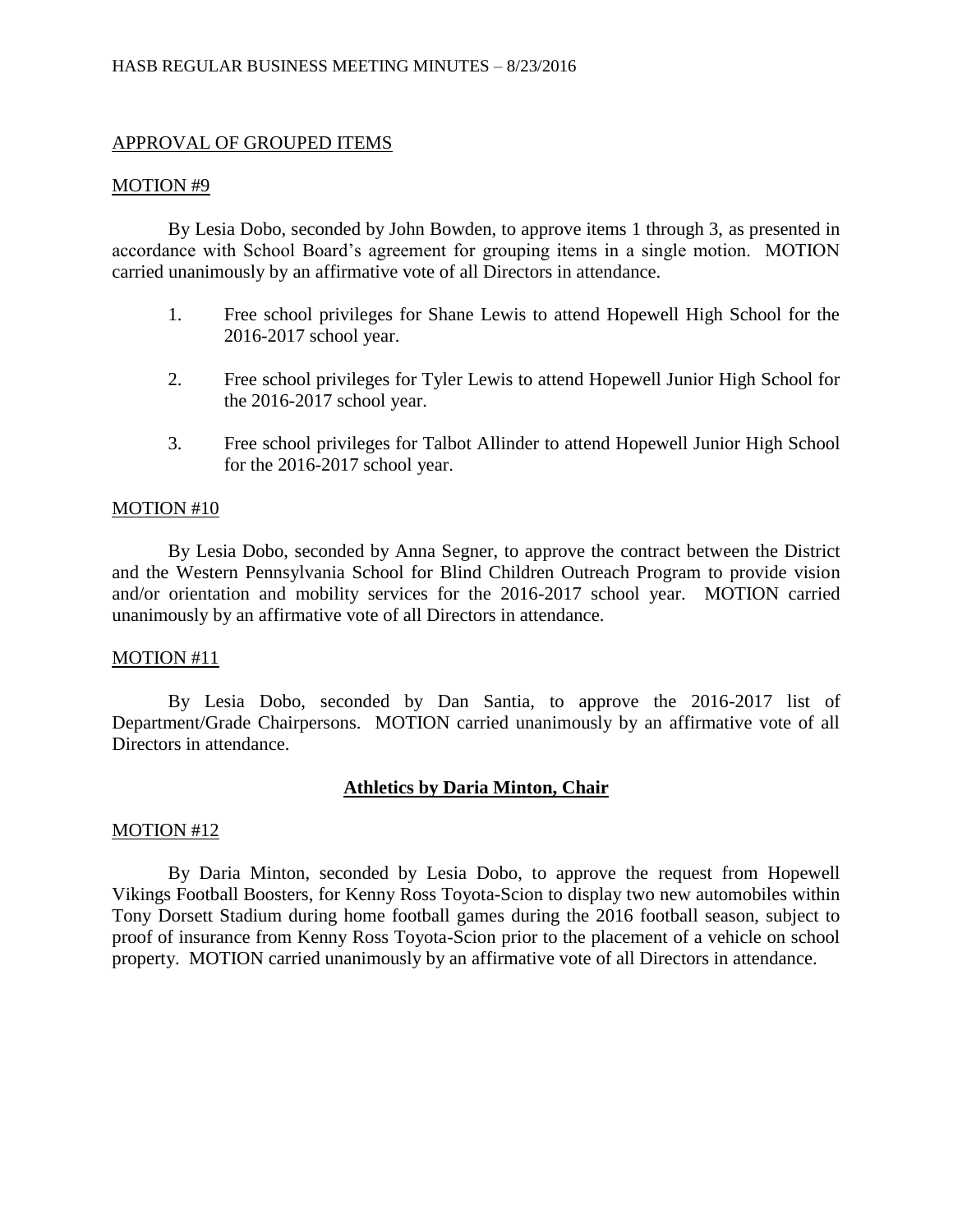### **Finance and Budget by John Bowden, Chair**

#### APPROVAL OF GROUPED ITEMS

### MOTION #13

By John Bowden, seconded by Jeff Winkle, to approve items (1) through (3) and to ratify item (4) as presented in accordance with School Board's agreement for grouping items in a single motion. MOTION carried unanimously by an affirmative roll call vote of all Directors in attendance.

- 1. General Fund List of Bills in the amount of \$987,847.13
- 2. Cafeteria Fund payments in the amount of \$12,837.68
- 3. Capital Reserve payments in the amount of \$104,581.21
- 4. General Fund payments in the amount of \$2,272,780.42

#### MOTION #14

By John Bowden, seconded by Lesia Dobo, to approve the renewal of the interscholastic athletic, voluntary, and catastrophic student accident insurance for the 2016-2017 school year through AG Administrators and PSBA at an annual premium of \$19,850.00. MOTION carried unanimously by an affirmative vote of all Directors in attendance.

## **Legislation by Jeff Winkle, Chair**

#### MOTION #15

By Jeff Winkle, seconded by Dan Santia, to approve the following candidates for PSBA election of officers: A voting receipt is attached to these minutes as confirmation. MOTION carried unanimously by an affirmative vote of all Directors in attendance.

- a. President-elect: Michael Faccinetto
- b. Vice President: David Hutchinson
- c. PSBA Insurance Trust: Mark Miller

## **Personnel by Rob Harmotto, Chair**

#### MOTION #16

By Rob Harmotto, seconded by Dan Santia, to accept the resignation of Carly Lewandowski, long-term substitute speech teacher at Independence Elementary School, effective August 22, 2016. MOTION carried unanimously by an affirmative vote of all Directors in attendance.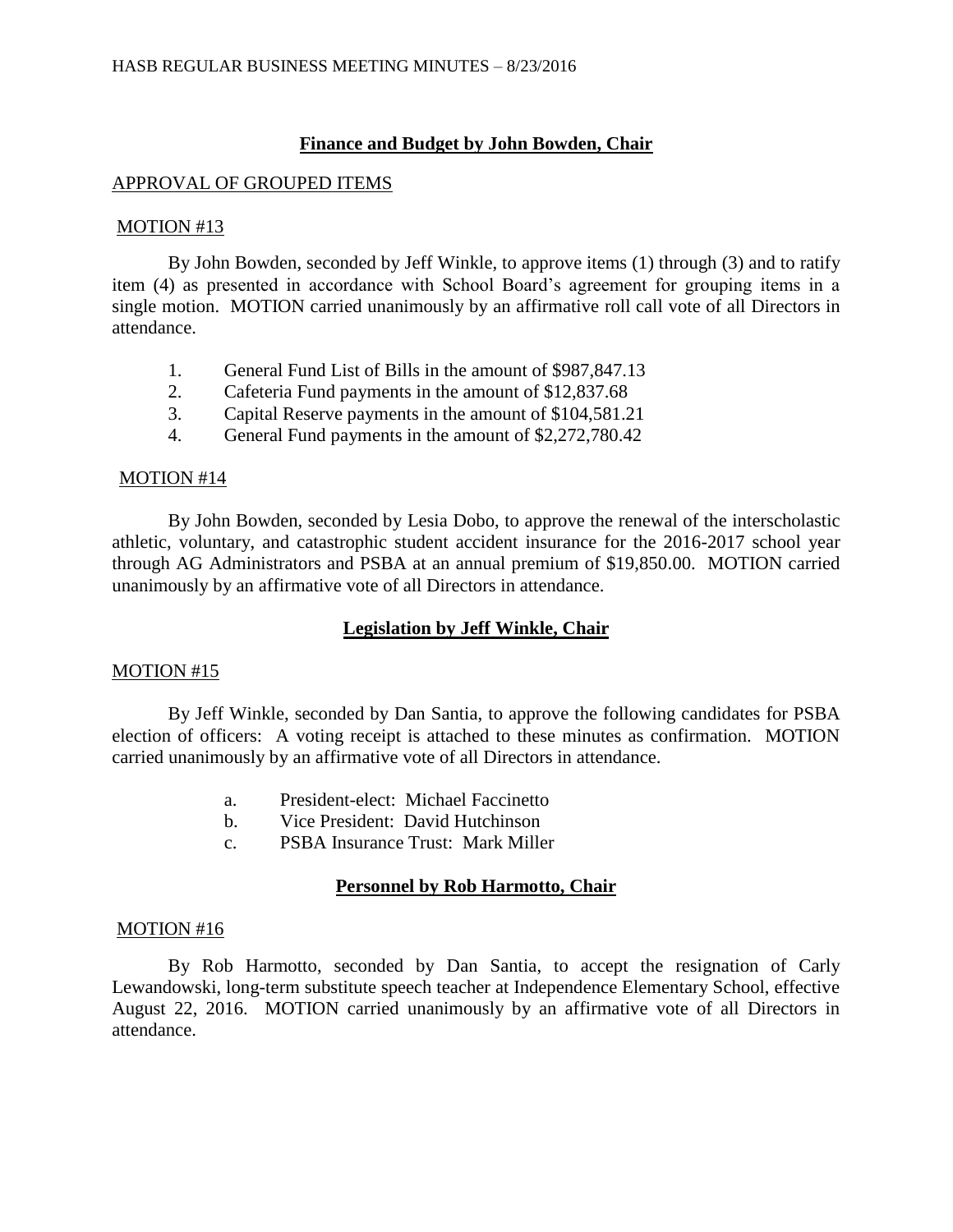### MOTION #17

By Rob Harmotto, seconded by Anna Segner, to accept the resignation of Gary Koch, part-time school psychologist, effective August 31, 2016. MOTION carried unanimously by an affirmative vote of all Directors in attendance.

#### MOTION #18

By Rob Harmotto, seconded by Daria Minton, to set the rate of pay for long-term substitute teachers at \$85.00 per day for the first 45 work days and \$100 per day beginning work day 46. MOTION carried unanimously by an affirmative vote of all Directors in attendance.

#### MOTION #19

By Rob Harmotto, seconded by Dan Santia to approve the request of Valerie Alexander, food services, to extend her leave without pay from August 22, 2016 through November 28, 2016. MOTION carried unanimously by an affirmative vote of all Directors in attendance.

#### MOTION #20

By Rob Harmotto, seconded by John Bowden, to approve the substitute personnel rosters. MOTION carried unanimously by an affirmative vote of all Directors in attendance.

### MOTION #21

By Rob Harmotto, seconded by Anna Segner, to approve the change of employment status for Jamie McCollim from substitute cafeteria worker to temporary breakfast cook at the Senior High School, effective August 23, 2016. MOTION carried unanimously by an affirmative vote of all Directors in attendance.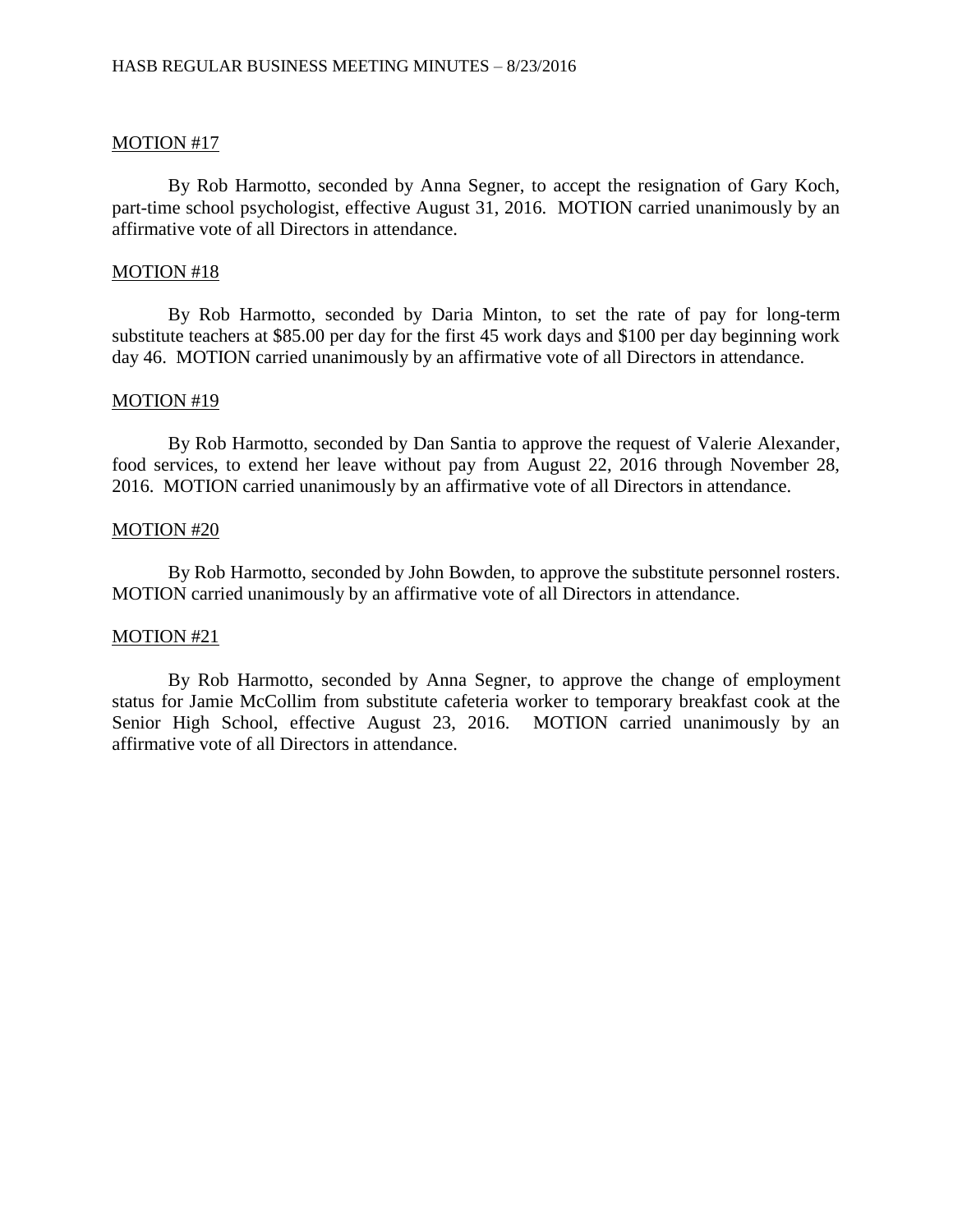### MOTION #22

By Rob Harmotto, seconded by Anna Segner, to approve the realignment of football coaches and salaries as stated below. MOTION carried unanimously by an affirmative vote of all Directors in attendance.

| <b>Head Coach</b>         | Mark Washington     | \$10,310.00 |
|---------------------------|---------------------|-------------|
| 1 <sup>st</sup> Assistant | Keith Humphries     | \$4,900.00  |
| $2nd$ Assistant           | Zack Heyward        | \$4,600.00  |
| $3rd$ Assistant           | Lynwood Alford      | \$4,500.00  |
| 4 <sup>th</sup> Assistant | Dan Hilton          | \$4,200.00  |
| $5th$ Assistant           | Jeremy Martini      | \$4,000.00  |
| $6th$ Assistant           | Sean Veights        | \$4,000.00  |
| $7th$ Assistant           | Jeff Kelly          | \$3,700.00  |
| 8 <sup>th</sup> Assistant | Dayne Smith         | \$3,100.00  |
| 9 <sup>th</sup> Assistant | Dominique Henderson | \$3,100.00  |
| Volunteer                 | <b>Bob Cromer</b>   | \$0         |
| Volunteer                 | Paul Mann           | \$0         |
| Volunteer                 | John Lord           | \$0         |
| Volunteer                 | <b>Ron Weaver</b>   | \$0         |
|                           | <b>TOTAL</b>        | \$46,410.00 |

#### MOTION #23

By Rob Harmotto, seconded by Lesia Dobo, to approve the Contract with PA-Educator.net to provide a clearinghouse for potential professional and non-certificated employees at an annual cost of \$2,175.00. MOTION carried unanimously by an affirmative vote of all Directors in attendance.

### **Transportation by Daniel Santia, Chair**

#### MOTION #24

By Dan Santia, seconded by Daria Minton, to approve the sale of the following vehicles at the 422 Auction. MOTION carried unanimously by an affirmative vote of all Directors in attendance.

| а. | Bus $#4$ – International - VIN# | 4DRBRABN84B958306 |
|----|---------------------------------|-------------------|
| b. | Bus $#6$ – International - VIN# | 4DRBRABN14B958308 |
| C. | Bus $#8 -$ Blue Bird - VIN#     | 1BAKBCKA67F246966 |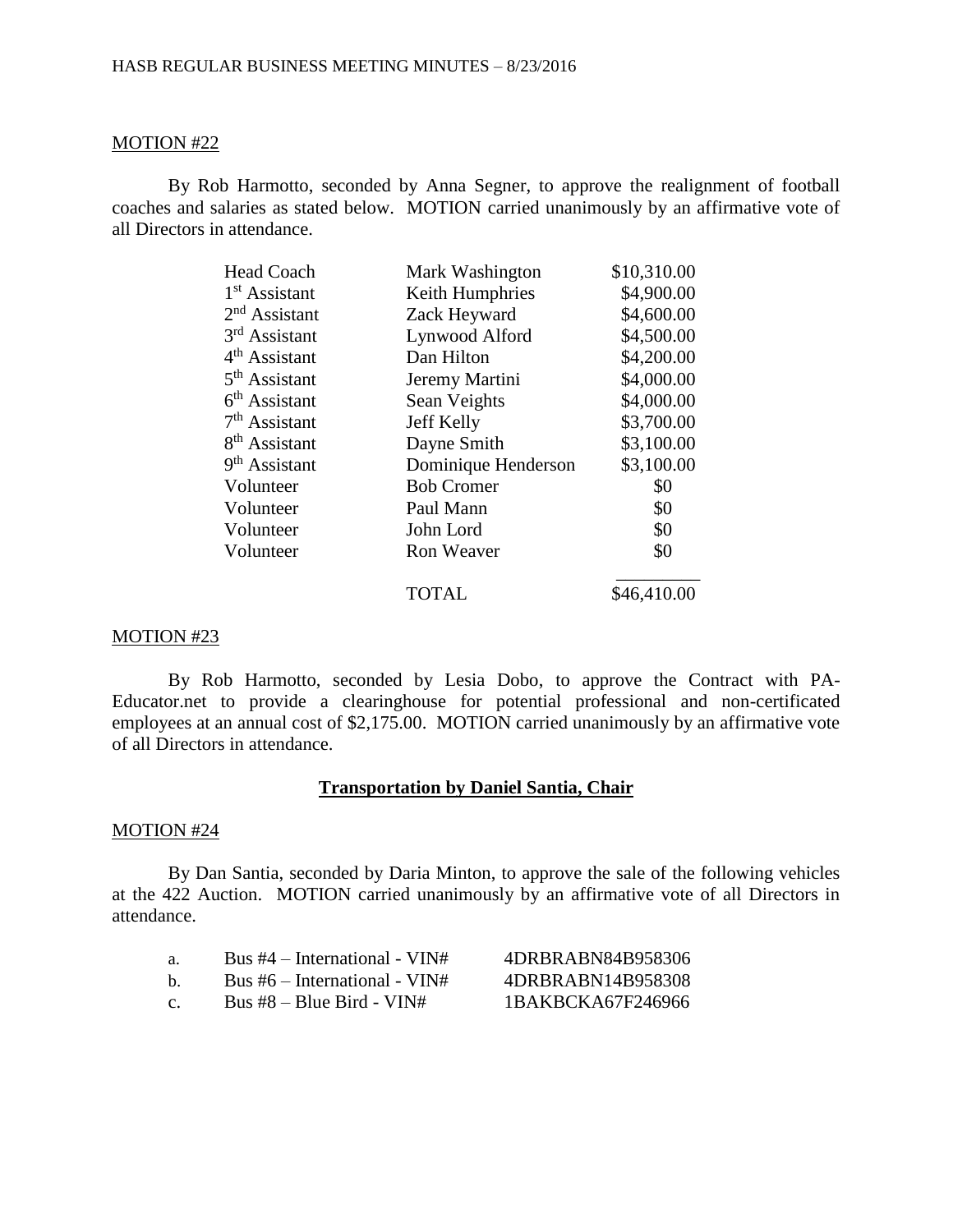#### Superintendent's Report

Dr. Miller stated that Nick DeSalle and Elizabeth Lehman, science teachers at the Junior High School as well as several students participated in the Global Moon Shot, a partnership with the Arthur C. Clarke Institute for Space Education, the University of California-San Diego, Carnegie Mellon University and NASA to send a time capsule to Mars.

Dr. Miller also stated that she continues to monitor enrollment numbers throughout the District. She is concerned about elementary numbers, especially first grade at Independence Elementary School.

During the September Board meeting, Dr. Miller would like the Board to consider a pilot program that would change the grading scale for science and social studies in the third grade to pass or fail.

Dr. Maslyk announced that Nicole Lash, the librarian at the Junior High School, received conditional approval from the Pennsylvania Department of Education for a \$30,000 grant that would upgrade technology in the library at the Junior High School, which may include a video production studio.

As a final comment, Dr. Miller said that the in-service held on Tuesday was very uplifting and inspiring. She met wonderful teachers and paraprofessional and she is very excited to start the school year. She is happy to be a part of such a wonderful team.

#### Solicitor's Report

Nothing to report.

#### Unfinished Business

Mr. Bufalini reported that the San Rocco Foundation made a donation to the Artist in Residence program in the amount of \$675.

#### Upcoming School Board Meetings

September 13, 2016, Regular Work Meeting, Central Administration September 27, 2016, Regular Business Meeting, Central Administration